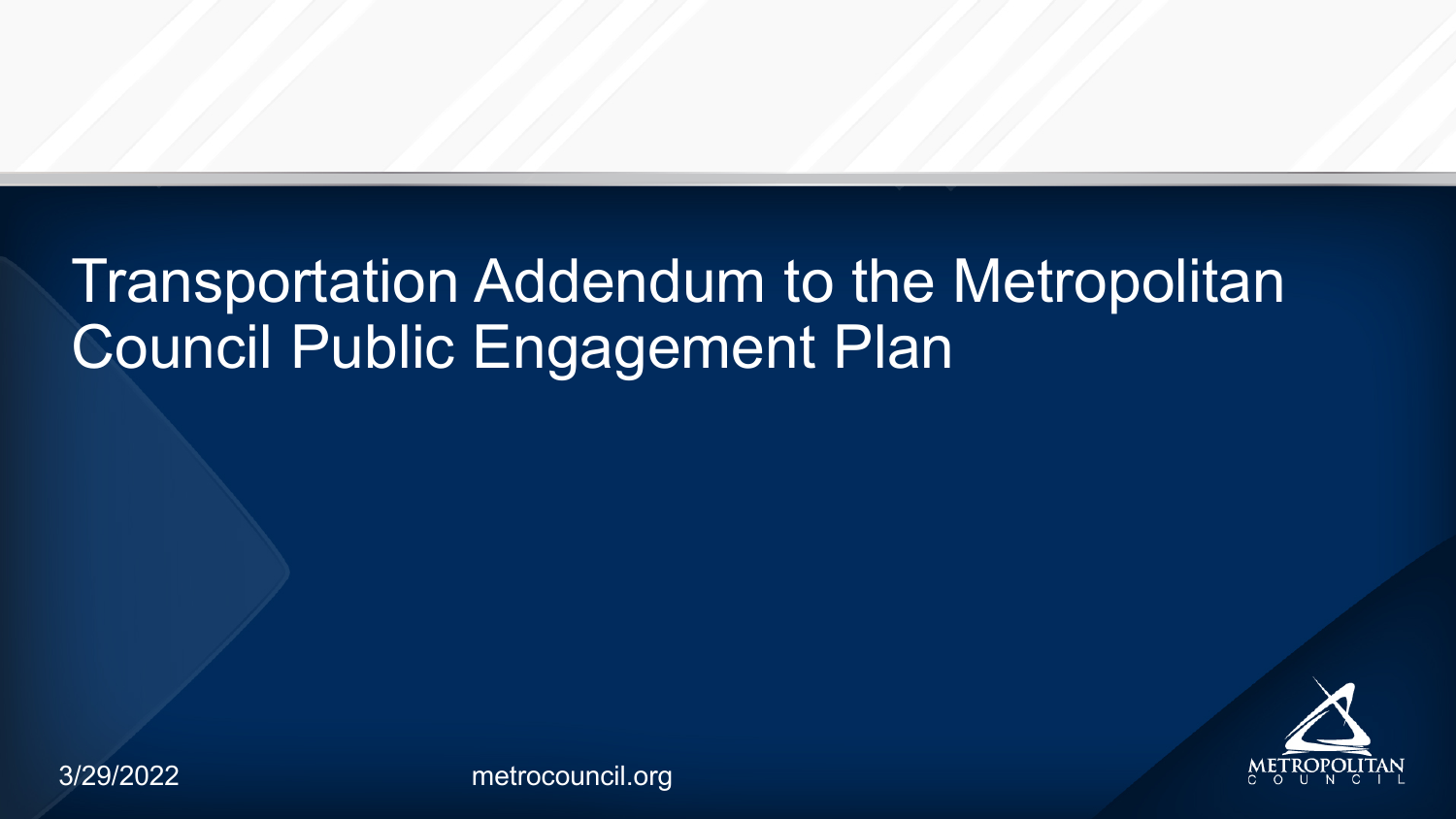### **Transportation Management Area Planning Certification Review**

- FHWA and FTA identified three recommendations
	- Update the Transportation Public Participation Plan to include tribal governments and tribal consultation strategies.
	- . Identify an update cycle. Ideally, this would occur the year before each Transportation Policy Plan update.
	- Evaluate the Council's transportation public participation efforts



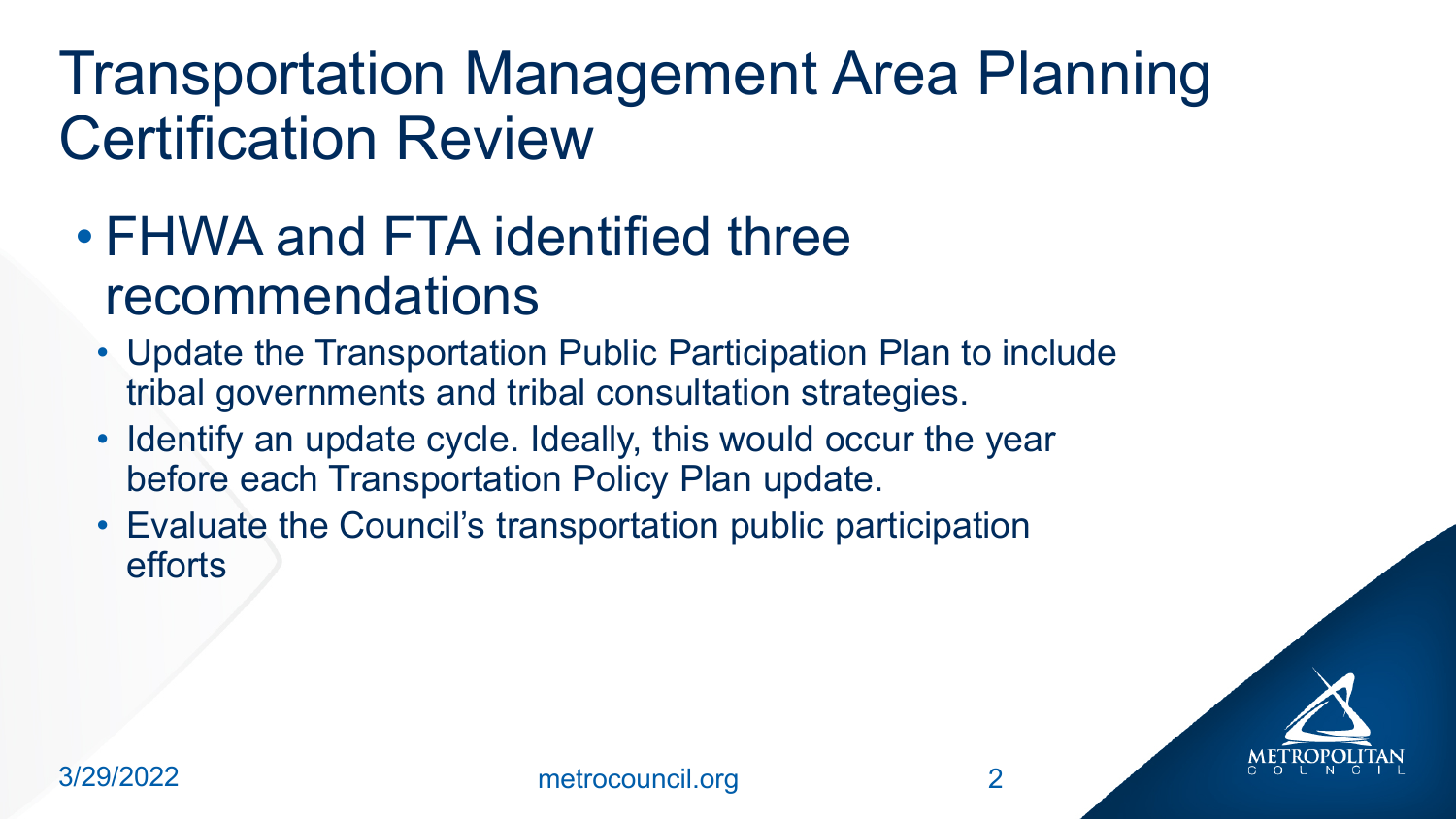## Thrive MSP 2040 – public engagement

- Defines consistent expectations for how the Council will<br>engage with the region's residents and constituencies
- Evaluates how engagement will support policy, planning<br>and operational decisions
- Collaborates and consults with members of the community, especially historically under-represented populations
- Focuses on developing lasting relationships with the region's residents and constituencies
- Highlights best practices for engagement in the region • Works toward making decisions with people, not for
- people

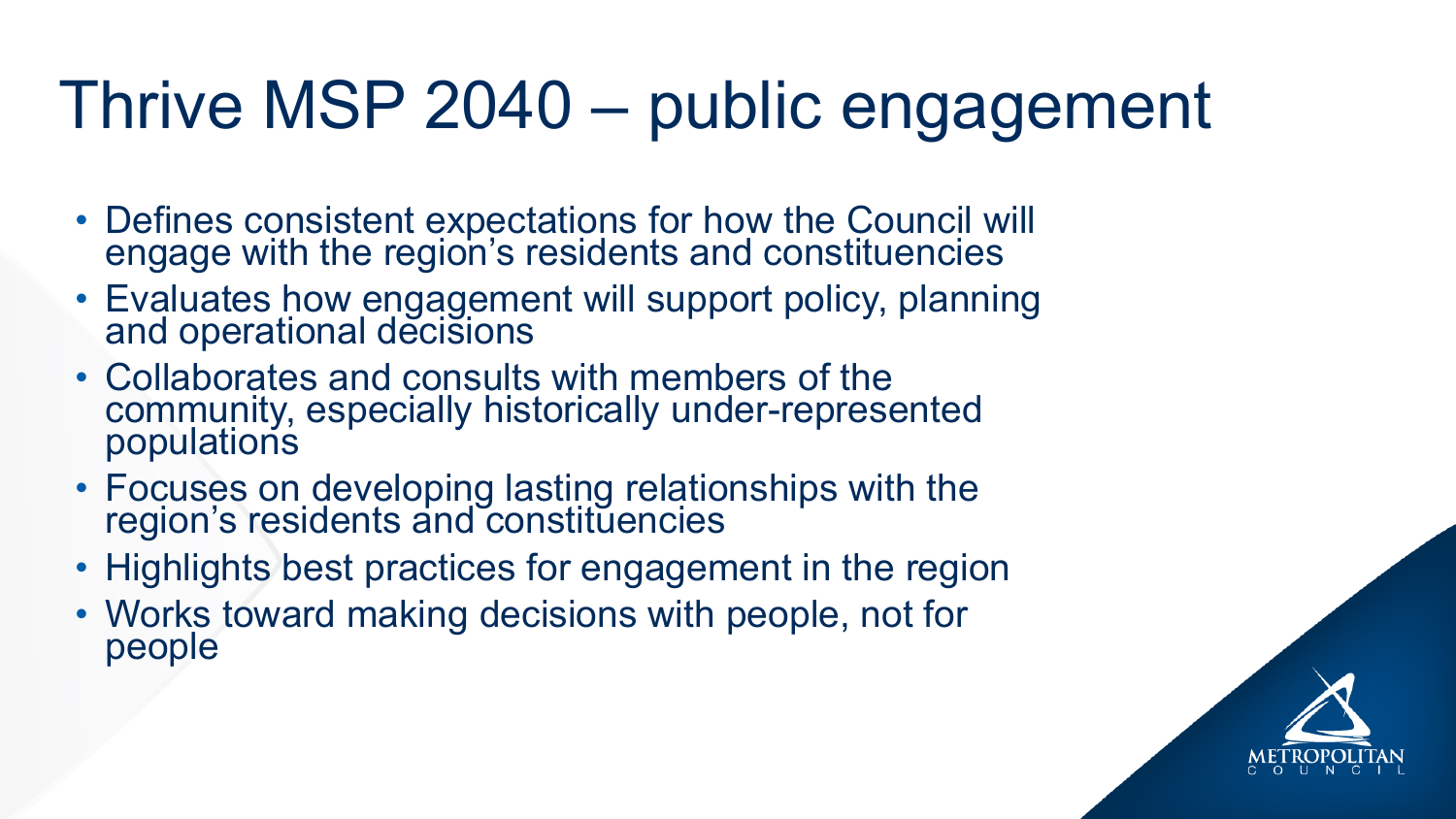## **Public Engagement Plan**

- Created collaboratively with members of the **Community Engagement Steering Committee**
- Engagement principles
	- Equity
	- Respect
	- Transparency
	- Relevance
	- Accountability
	- Collaboration
	- Inclusion  $\bullet$
	- Cultural Competence

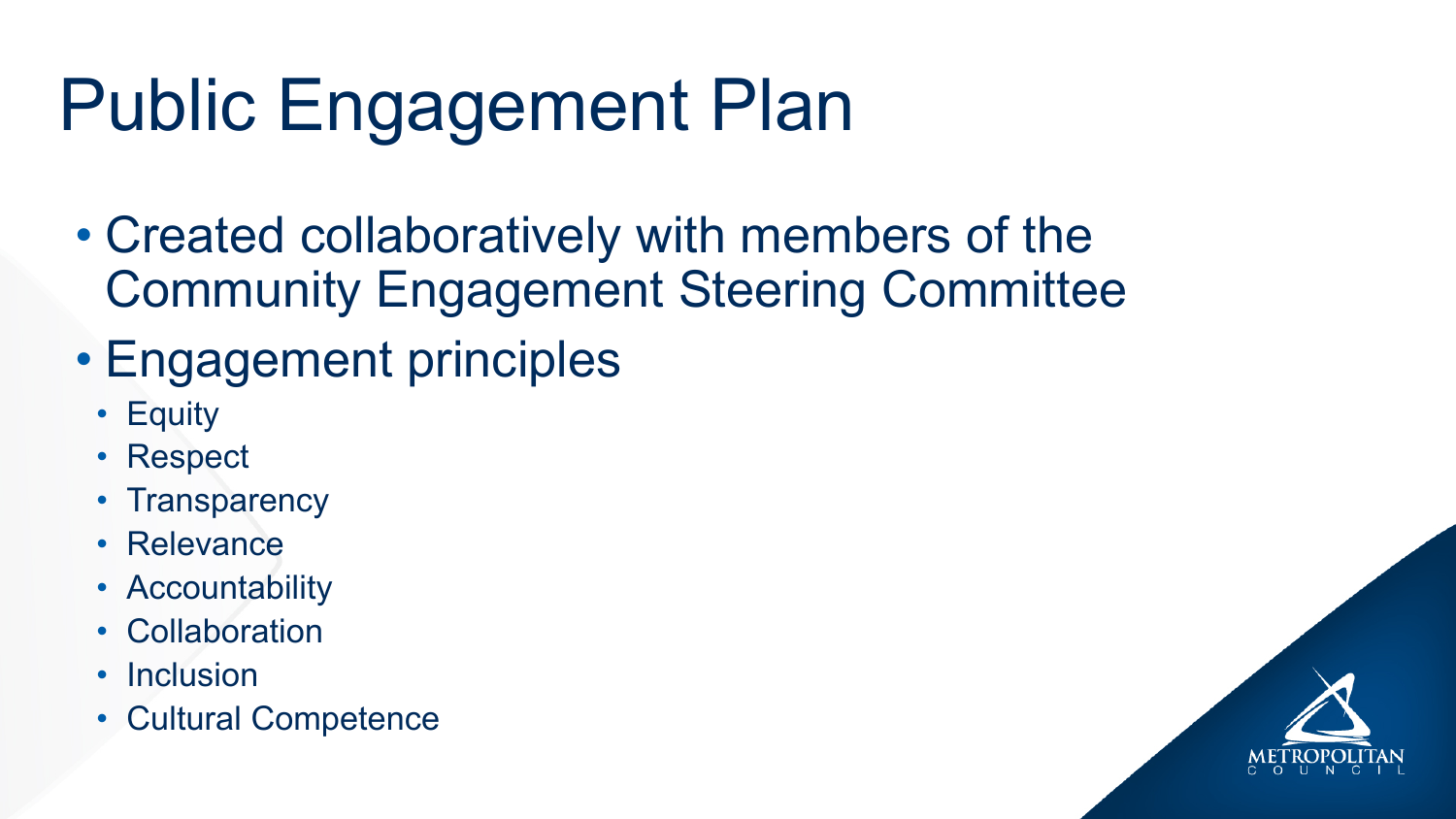## **Federal regulation**

Responsive to the guidance provided in federal law (23 §CFR450.316) requiring **Metropolitan Planning Organizations to** develop a participation plan that defines a process for providing community members and other affected parties with opportunities to participate in the metropolitan transportation planning process.

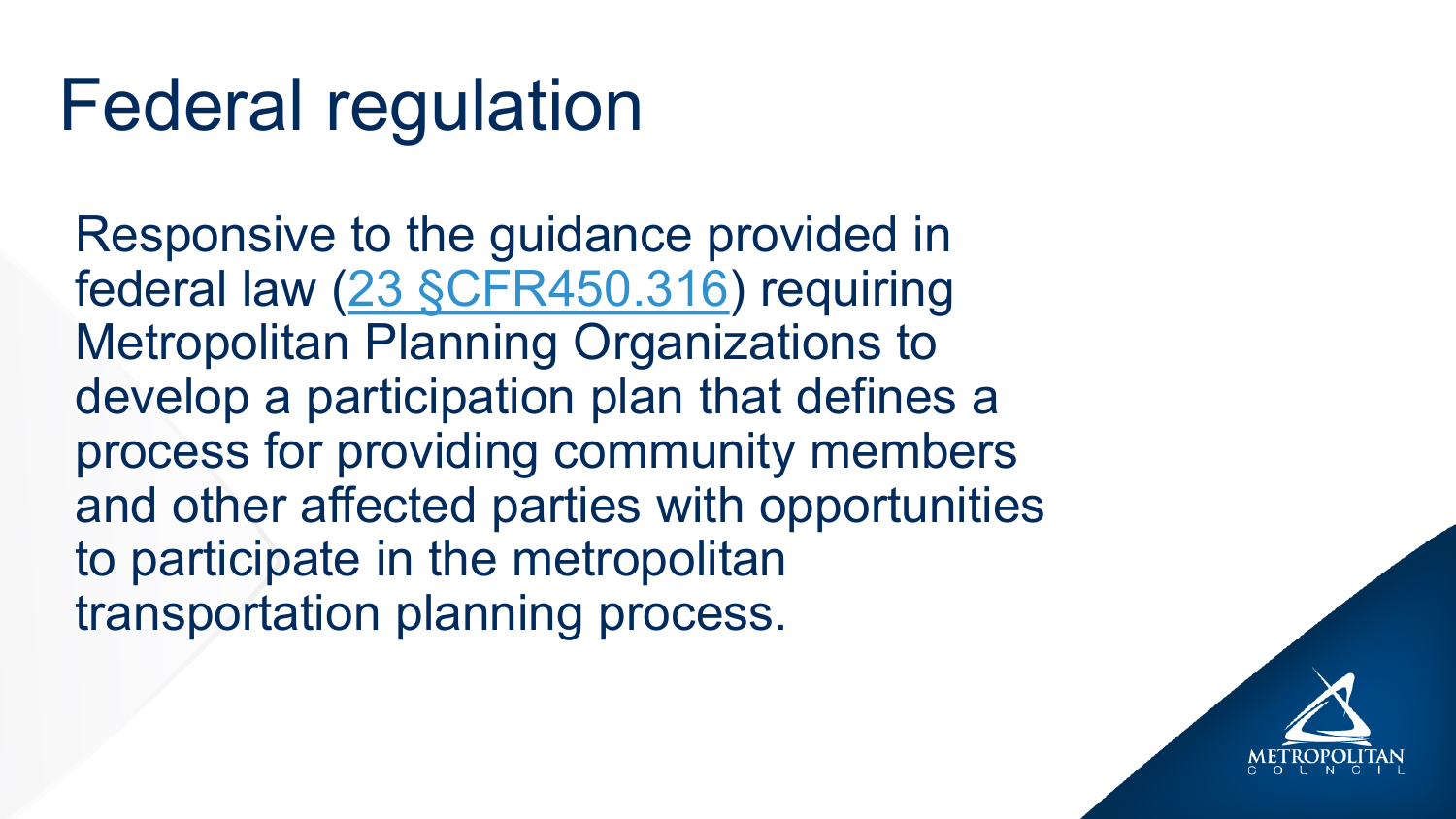## Peer review

- Six Metropolitan Planning Organizations.
	- The Denver Regional Council of Governments
	- Oregon Metro
	- Puget Sound Regional Council
	- San Diego Association of Governments
	- Hillsborough (Tampa) Transportation Planning Organization
	- The North Central Texas Council of Governments.

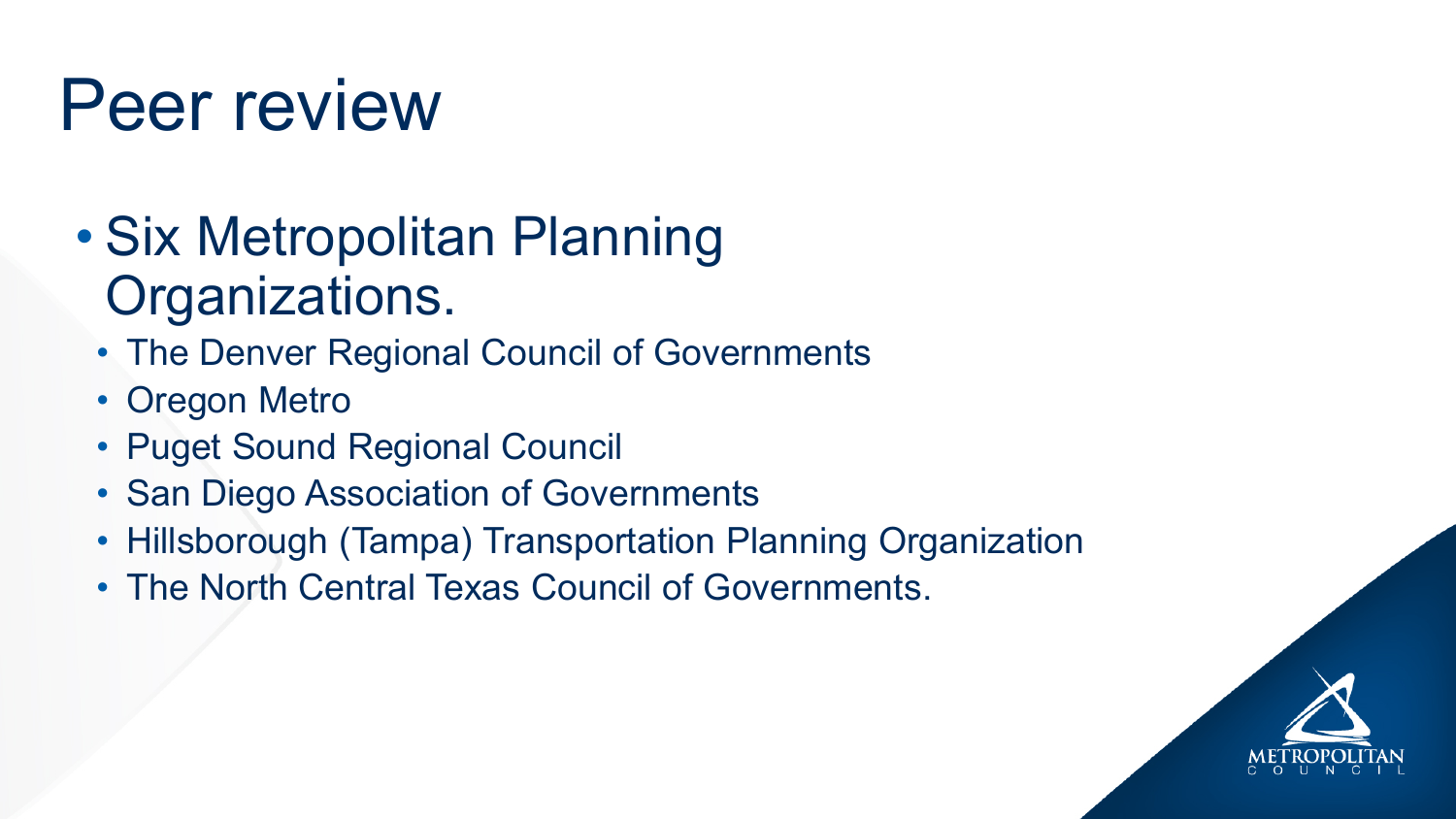## Diversity and inclusion

- Expanded and clarified definition of historically underrepresented people • Governor's tribal relations executive order • Included the Met Council in tribal-state relations
- 
- - The Met Council adopted a government-to-government tribal relations policy
		- Consultation
		- Collaboration
		- Coordination

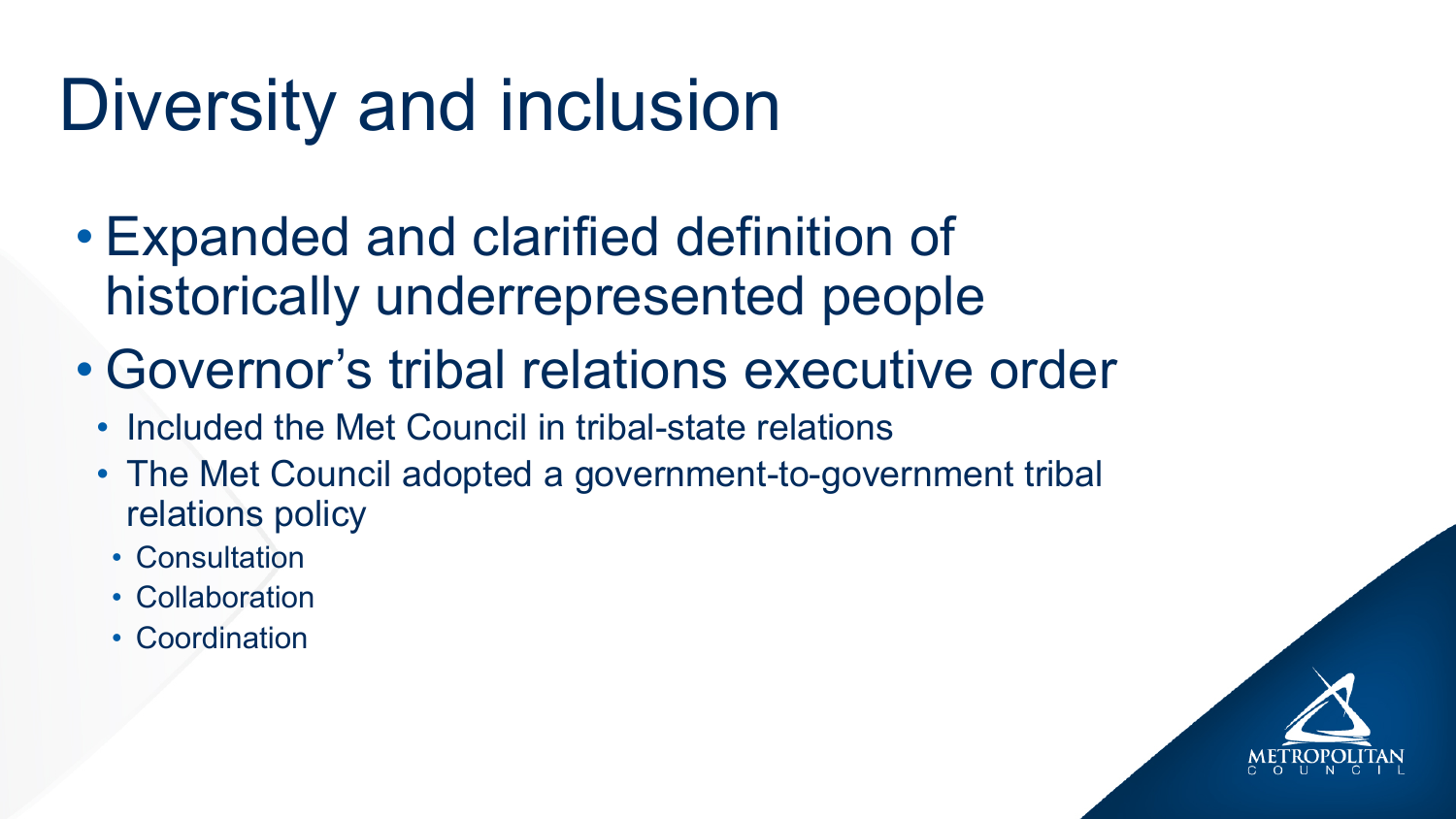## Updated and categorized engagement methods

- . Aligns with IAP<sup>2</sup> Spectrum of Public Participation
	- · Inform
	- Consult
	- Involve
	- Collaborate
	- Co-create

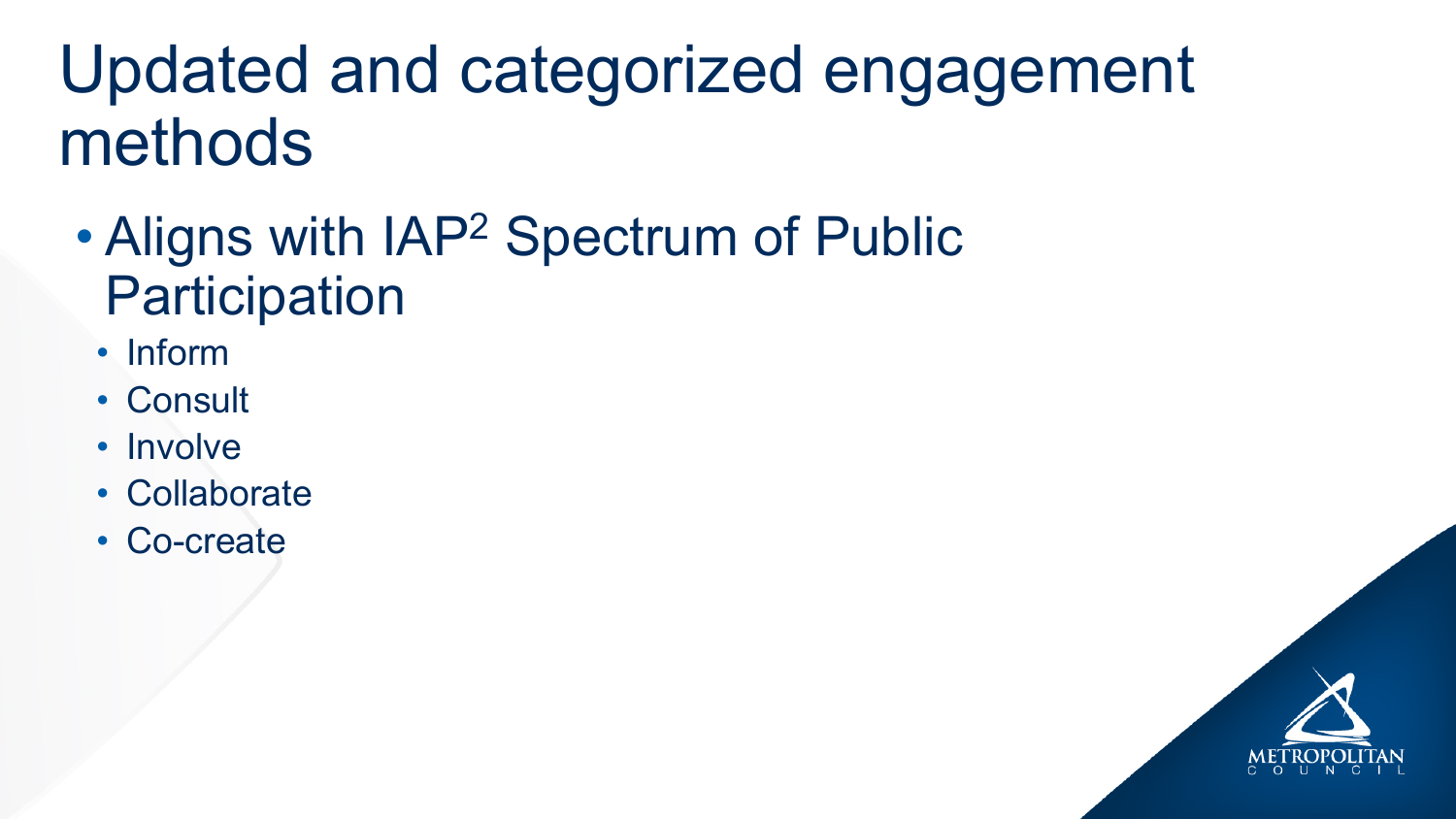## Evaluation

- Builds on the Measures for Success in the Public Engagement Plan
	-
	- Consistent with overall vision, outcomes, and goals • Used practices and principles that are collaborative in nature and includes many perspectives of the region • Stakeholders are integrated with deliberation in
	- engagement
	- Quantitative and qualitative assessments of engagement

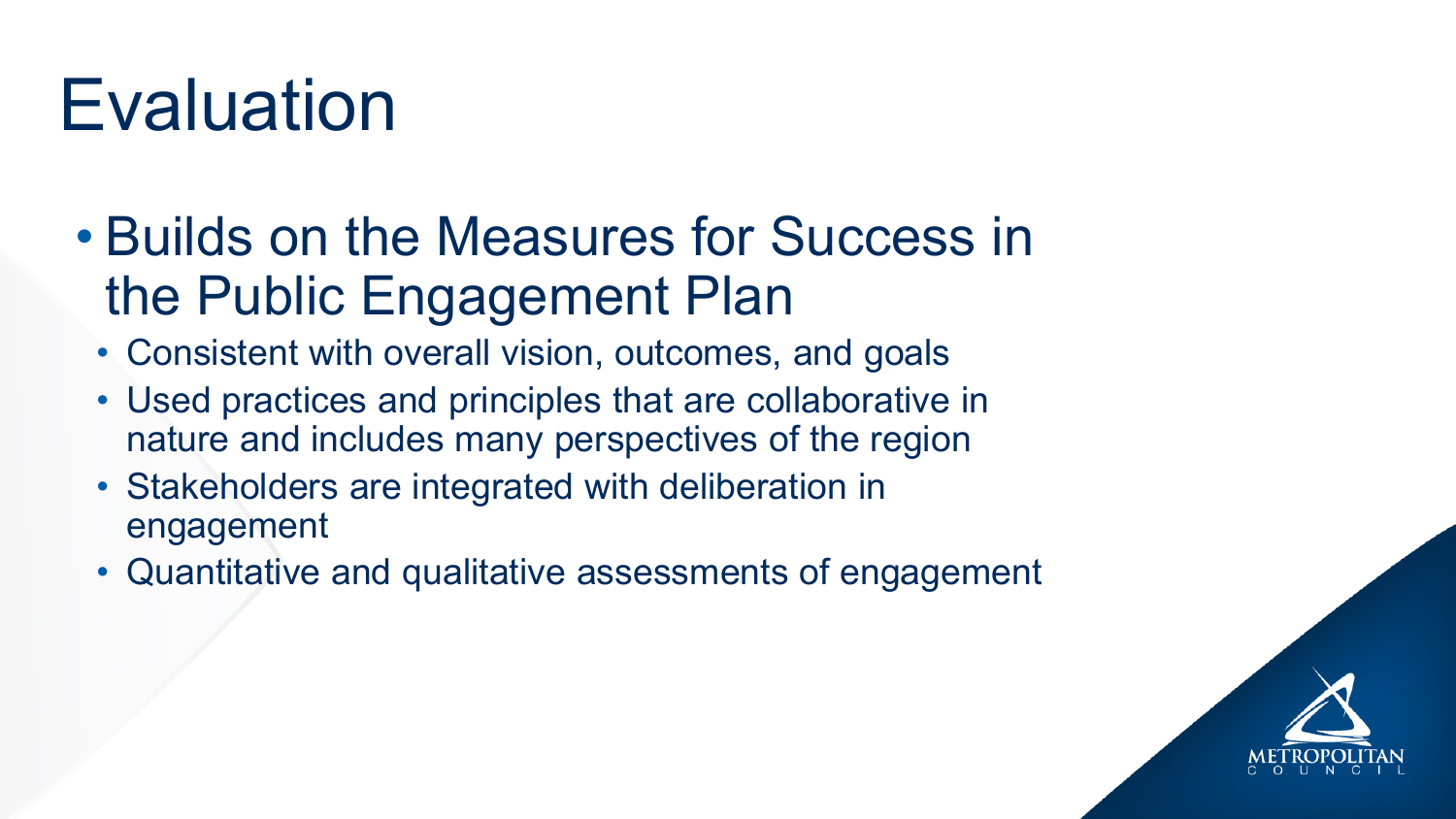## Timeline

### **Committee**

TAC Planning Review and Recommend Draft for public comments TAC Review and Recommend Draft for public comments TAB Review and Recommend Draft for public comment **Transportation Committee Review and Recommend** Metropolitan Council Release for Public Comment **Public Comment Period begins** Public hearing - Transportation Committee Public comment closes TAB Public Comment Report recommend council add **Transportation Committee Public Comment Report a** Council approves

3/29/2022 [metrocouncil.org](http://metrocouncil.org/) 10

|                          | <b>Date</b> |
|--------------------------|-------------|
| plic comment             | 3/10/2022   |
| lent                     | 4/6/2022    |
| ent                      | 4/20/2022   |
| Draft for public comment | 4/25/2022   |
|                          | 4/27/2022   |
|                          | 4/28/2022   |
|                          | 5/23/2022   |
|                          | 6/13/2022   |
| option                   | 7/20/2022   |
| and recommendation       | 7/25/2022   |
|                          | 7/27/2022   |